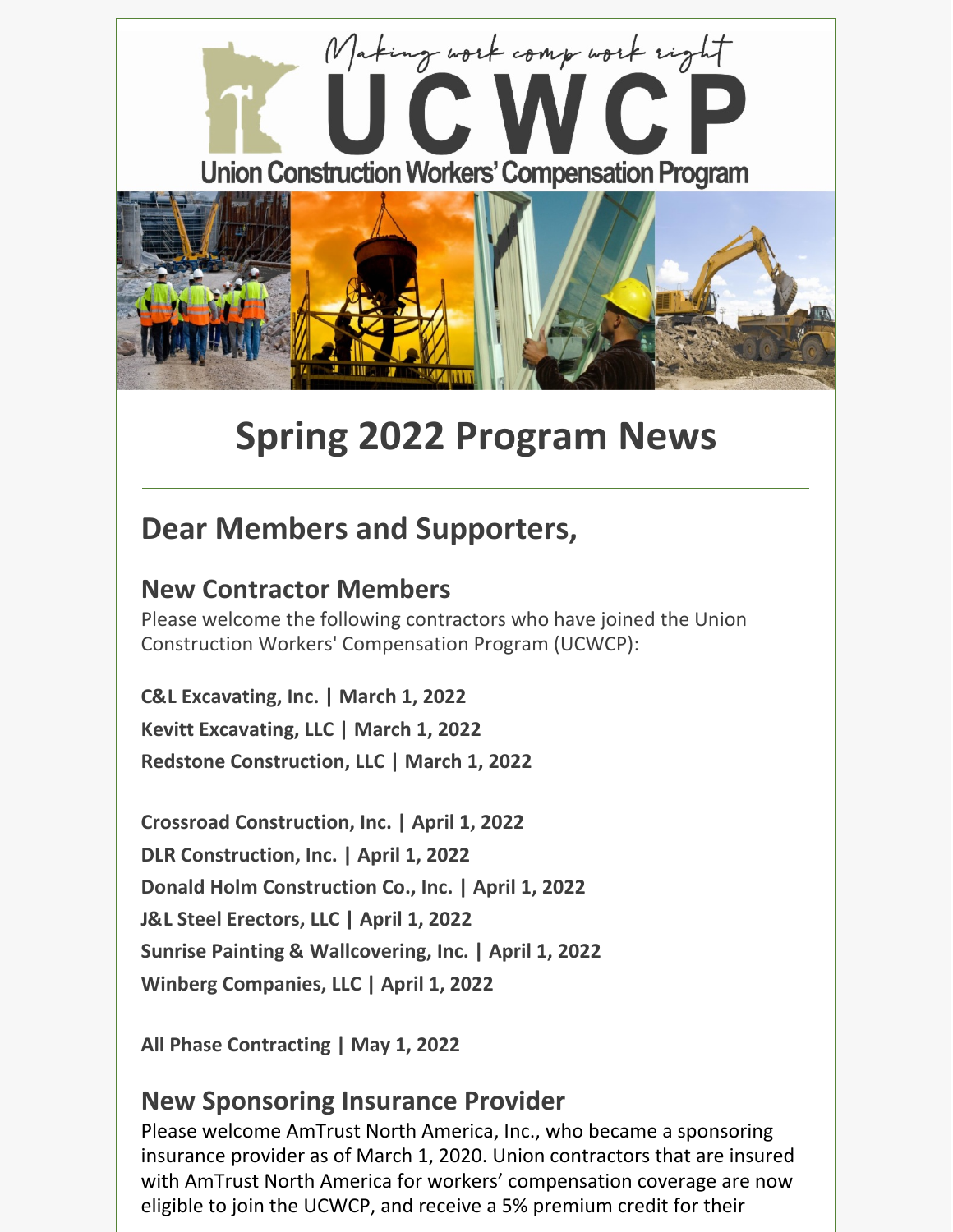remaining policy term. Please contact program staff for enrollment information.

Welcome to the Program!

To review members of the UCWCP, please use the following links:

| <b>Participating</b> | <b>Sponsoring</b>    | <b>Sponsoring Insurance</b> |
|----------------------|----------------------|-----------------------------|
| <b>Contractors</b>   | <b>Organizations</b> | <b>Providers</b>            |

#### **Quotes to Note**

*"The program's staff quickly and effectively resolves communication barriers before they escalate into significant problems. In one case an injured worker suddenly refused my ability to collaborate with the treating physician which inhibited the progress of the rehabilitation plan. This concern was addressed with program staff. Because of the program's help I was in the treating physician's office the next day and resolution was achieved shortly thereafter."*

#### **Mike Otos, QRC, Omni Case Management**

To view or print quotes from our participants, please use the following links:

| <b>Union Contractor</b> | <b>Union Leaders and</b>   | <b>Insurance Agents and</b> |
|-------------------------|----------------------------|-----------------------------|
| <b>Testimonials</b>     | <b>Member Testimonials</b> | <b>Carrier Testimonials</b> |

# **Exclusive Rehabilitation Consultant (QRC) Network Update:**

The program hand picks the exclusive Qualified Rehabilitation Consultants (QRC) that are allowed to serve our injured participants. Their task is to ensure that our injured workers receive medical treatment from the most appropriate physicians; that all the parties to the injury receive timely and accurate information regarding medical and vocational status; that a prompt and safe return to union work, wages and benefits is achieved whenever possible; and, if a return to the trade is no longer possible, that assistance is provided to allow for a successful transition into other gainful employment.

When considering whether to add, keep or remove a QRC from the Network the trustees annually review data gathered by the Program, which they did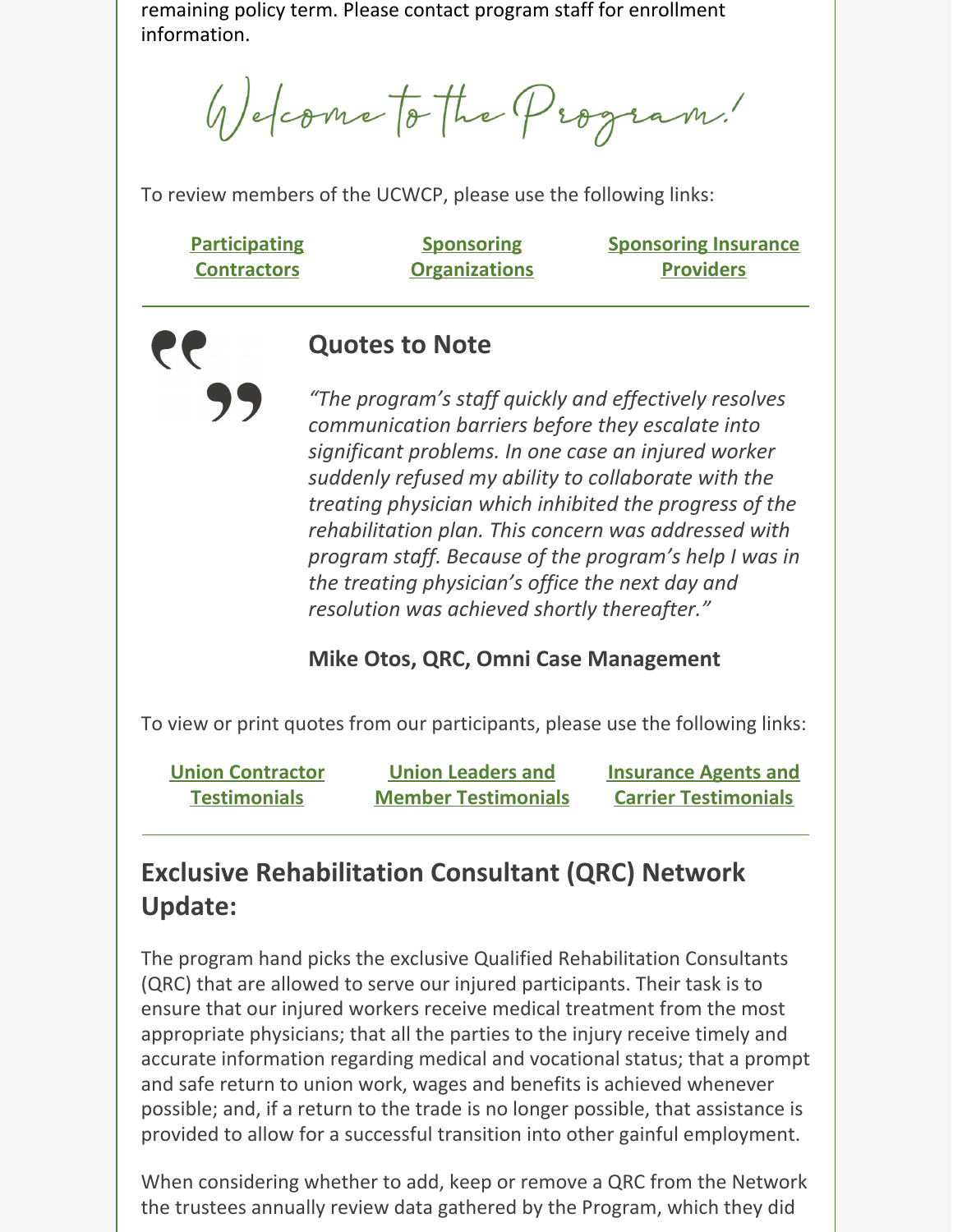in February. The trustees also reviewed applications to join our network, and chose to add Dina Babb, Kim Berkley, Paul Genereux and Meghan Olesewski. Welcome!

The updated approved QRC listing can be found on our Web site by clicking the following link: **QRC [Network](http://www.ucwcp.com/docs/Qualified Rehab Consultants List.pdf)**

**Satisfaction Survey REMINDER:** The program continues to send surveys at the closure of a rehabilitation plan to assess the quality and satisfaction of the services rendered by program QRC's. Thank you to the injured participants, employer members, and claim adjusters with sponsoring insurance carriers for their feedback and support.

## **Exclusive Provider Organization (EPO) Updates**

#### **Greater Minnesota Orthopedic Review:**

Our EPO Nominations and Review Committee (ENRC) completed a review of Orthopedics outside the Metro to ensure treatment recommendations and outcomes continue to align with the mission of the Program. Thank you for your help in ensuring our participants have the best work injury care possible. To view any changes please visit our Specialty Care directory: **EPO Specialty [Providers.](http://www.ucwcp.com/specialtyproviders.aspx)**

#### **NEW! Regional Specialty Physician Search Option**

Please go to **[ucwcp.com](http://www.ucwcp.com/default_ucwcp.aspx)** to see the new and improved search function added to the Specialty Physician search. You can now search by geographic region to help find a physician in your area! To view the new updates please visit our Specialty Care directory: **EPO Specialty [Providers](http://www.ucwcp.com/specialtyproviders.aspx).**

#### **Need help with our EPO?**

For assistance, or to provide feedback about any of our EPO providers or clinics, please contact **Ames [Gascoigne](mailto:agascoigne@wilson-mcshane.com)** at [agascoigne@wilson-mcshane.com](mailto:agascoigne@wilson-mcshane.com) or (952) 851-5921**.** Thank you for your help in ensuring our participants have the best work injury care possible.

## **Need Program Assistance?**

The Union Construction Workers' Compensation Program informs, assists and empowers injured union employees and employer members by:

- Providing information about what to do when an injury occurs;
- Identifying an appropriate medical provider in the Exclusive Provider Organization (EPO);
- Contacting claim adjusters and other parties to resolve a dispute;
- Responding to questions pertaining to insurers, employees' and employers' responsibilities under MN workers compensation;
- Helping injured employees and employer members overcome barriers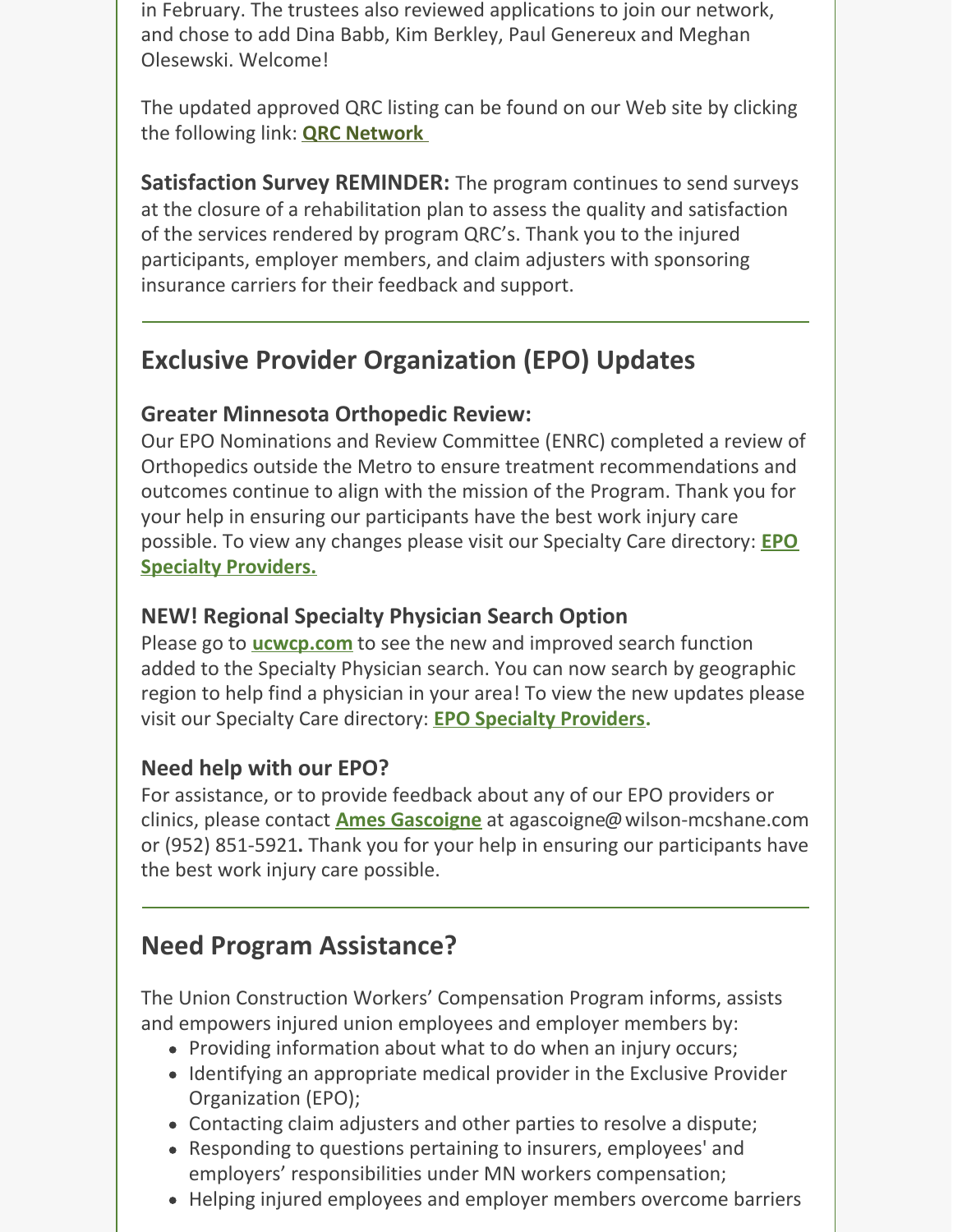to return to work.

To request assistance, contact UCWCP Member Services at (952) 851-5943 or email **[ucwcphelp@wilson-mcshane.com](mailto:ucwcphelp@wilson-mcshane.com)**.

# **Please Welcome Our New Management Trustee: Jon Kainz**

Jon Kainz is CEO/President and 2<sup>nd</sup> generation owner of Donlar Construction Company, a commercial general contractor and construction manager with offices in the Twin Cities and St. Cloud Area. He has more than 40 years of construction experience including laborer, foreperson, project manager, preconstruction manager, estimator, business development and COO. Jon also serves on the AGC of Minnesota's Board of Directors and its executive committee as Secretary/Treasurer.

Jon has a Bachelor of Arts in Architecture from North Dakota State University, secured his MN architectural license and practiced architecture before rejoining Donlar as a project manager. He continues to be a member of the American Institute of Architects. He is also a LEED accredited professional through the United States Green Building Council (USGBC) focusing on sustainability, environmental and energy conservation efforts.

He will serve on the UCWCP Board of Trustees as a management trustee representing the Associated General Contractors of Minnesota.

# **By the Numbers**

2022 began with a surge in enrollments, with 16 contractors joining by May 1st. The program now includes 373 contractors employing 22,500 union trade workers who are members of 16 unique trades. On an annual basis, participating contractors pay \$1.42 billion in union field payroll.

With the addition of AmTrust North America, Inc., our sponsoring workers' compensation insurance providers (carriers & self-insured or captive funds) now number 37.

| <b>Quick Links</b>      |                          |                           |
|-------------------------|--------------------------|---------------------------|
| <b>Program Website</b>  | <b>Contact Us</b>        | <b>Newsletter Archive</b> |
| <b>Program Benefits</b> | <b>Join Mailing List</b> | <b>Forward Newsletter</b> |
|                         |                          |                           |

On behalf of the Trustees and UCWCP staff, thank you for supporting our 25-